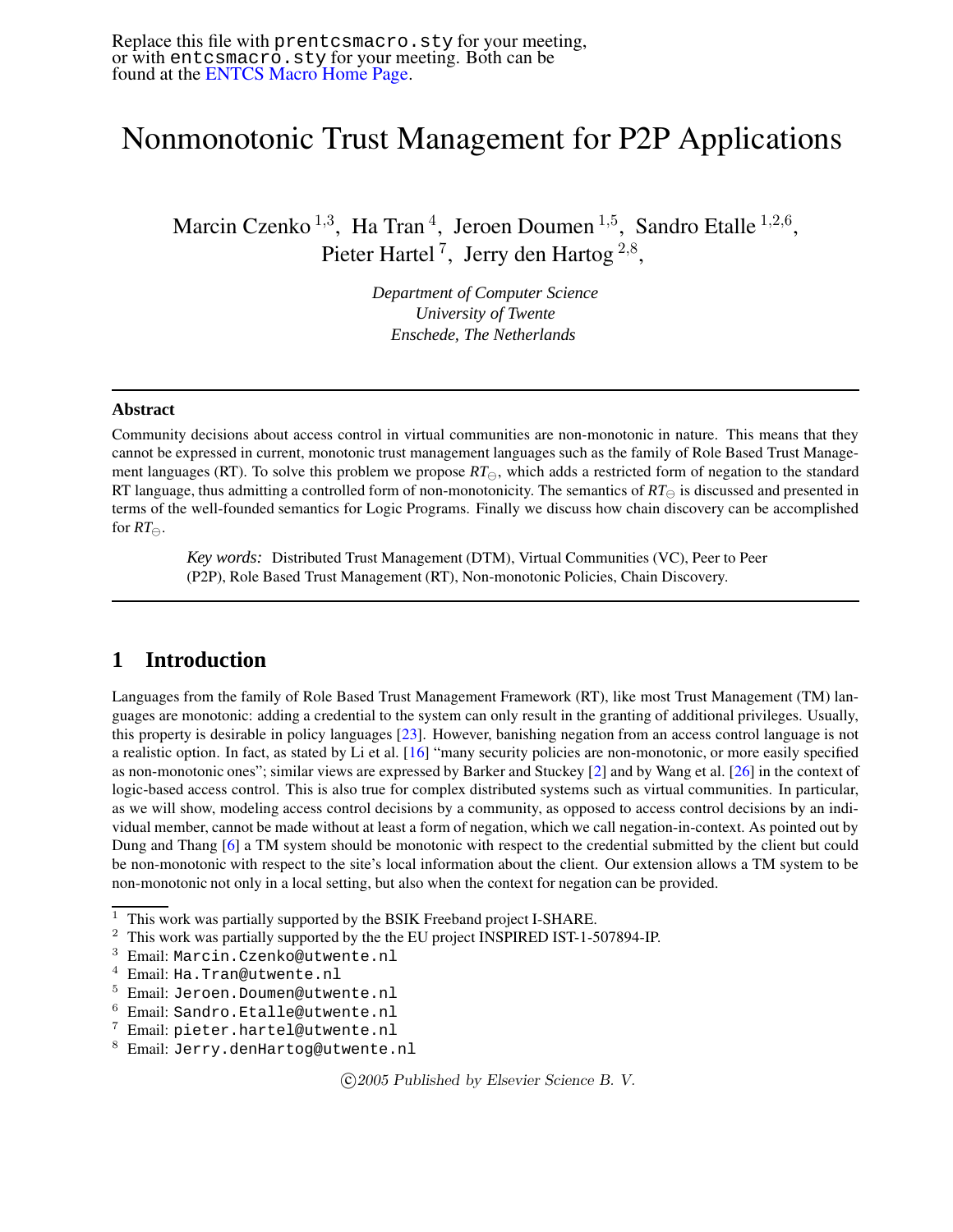#### **Contributions**

We present a significant enhancement to the power of the RT family of trust management languages by proposing  $RT_{\ominus}$ , an extension of  $RT_0$ . More specifically we:

- add a single new statement type adding negation-in-context to standard RT;
- present and discuss the declarative semantics of  $RT_{\ominus}$ ;
- show that the extension is essential to specify access control policies for virtual communities.
- describe a chain discovery algorithm for  $RT_{\ominus}$ .

Currently, we are using  $RT_{\ominus}$  to specify and implement virtual community packages in the context of the Freeband project I-SHARE. In the next section we discuss how access control policies in virtual communities motivate us to add negation-in-context to RT. In Section [3](#page-1-0) the syntax and informal semantics of  $RT_{\ominus}$  is introduced. The formal semantics of  $RT_{\ominus}$  is presented in Section [4.](#page-4-0) We present related work in Section [7](#page-8-0) and conclusions and future work in Section [8.](#page-9-2)

### <span id="page-1-1"></span>**2 Virtual Communities**

Virtual communities are groups of individuals with a shared interest, relationship or fantasy [\[15\]](#page-10-3). The majority of current virtual communities is interested in sharing audio/video content using P2P systems [\[21\]](#page-10-4). Taking into account the distributed nature of virtual communities, special mechanisms for access control must be provided to ensure secure operations at both intra- and inter-community levels. As it is often impossible to identify strangers [\[20\]](#page-10-5), trust must be established between community members and entities from outside the community prior to allowing a specific access.

As an example imagine that Alice  $(A)$ , Bob  $(B)$ , and Carol  $(C)$  decide to form a virtual community (or just a community for short). At the beginning they are the only members of the community, but they welcome others to join. We represent a community by a list with an entry for each member. Each entry names the community member and the members it knows about. For example the following list represents the community of Alice, Bob, and Carol:

$$
A[B,C] B[A,C] C[A,B]
$$

In this community all members know each other. As the community grows it becomes harder and harder for each member to have complete information about all other members. Yet the community would like to protect its integrity. Rather than to require involvement of all members in decision making, a more practical and scalable approach is to allow decisions about membership to be taken by a group of coordinators selected from the community members. This group of coordinators itself forms a (sub)community. To find all the coordinators we require that each coordinator has a relationship with *at least* one other coordinator in such a way that all coordinators can be reached. For example in the list below  $A$  knows  $B$ ,  $B$  knows  $C$  and  $C$  knows  $B$  and  $A$ :

### $A[B] B[C] C[B,A]$

To become a member of a community or to become a new coordinator *all* the existing coordinators of a given community must approve. Trust management languages based on logic programming semantics do not support queries of this kind directly. If one wants to know "if all coordinators approve entity  $A$ " without explicitly enumerating these coordinators, one must check if the *negation* of this statement - "is there any coordinator that does not approve entity A" - holds. If not, one can conclude that all coordinators approve entity A. Existing trust management languages [\[17\]](#page-10-6) are strictly monotonic, thus do not allow for negation. For this reason they are not sufficiently expressive to efficiently model complex collaborations that commonly appear in virtual communities.

Before we can elaborate on this using the example just presented, we need to review the definition of *RT*0, and then present our extension  $RT_{\ominus}$ .

## <span id="page-1-0"></span>**3** *RT*

We first summarise and then extend the  $RT_0$  language.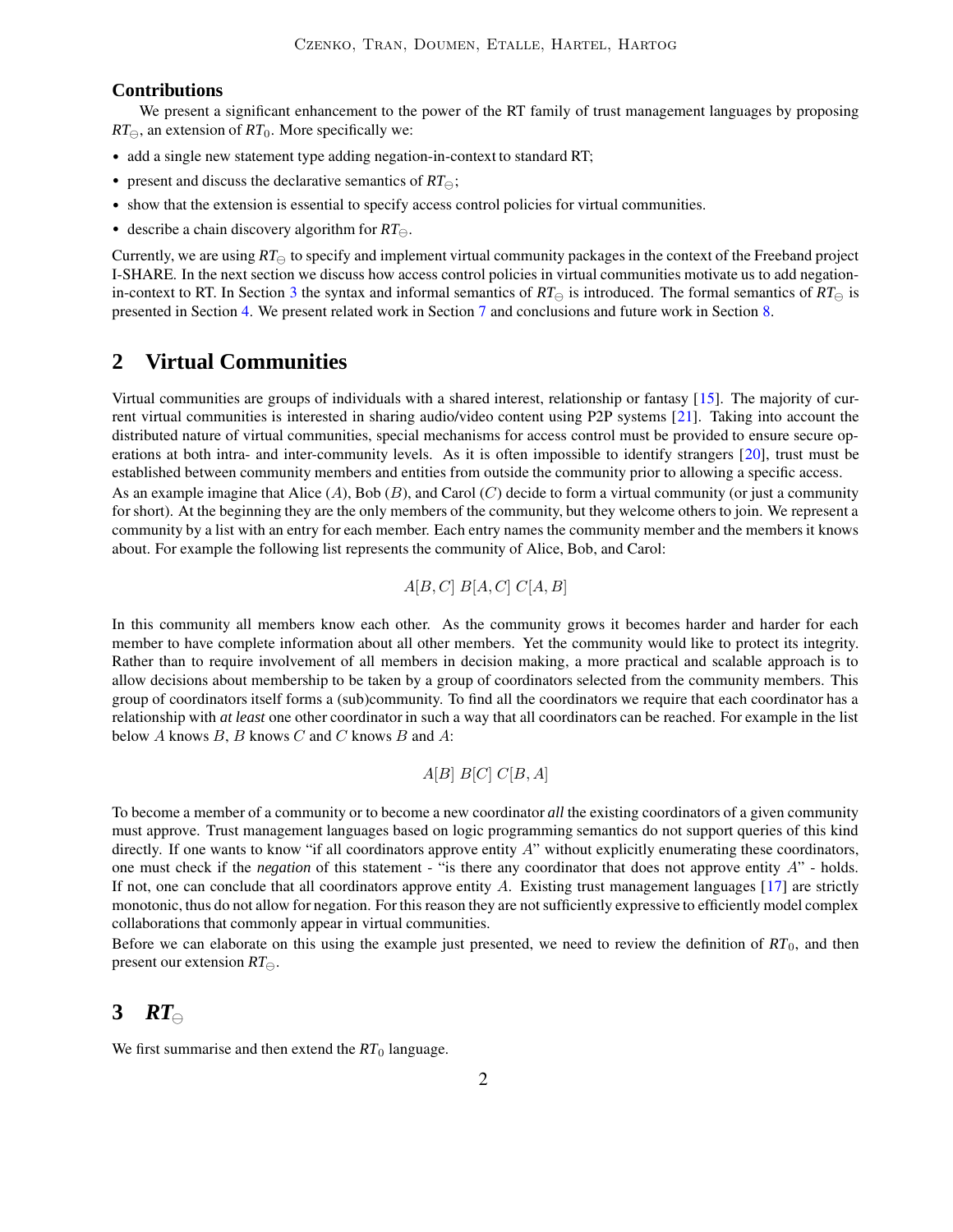#### *3.1 The RT*<sup>0</sup> *language*

*RT*<sup>0</sup> contains two basic elements: *entities* and *role names*. Entities represent uniquely identified principals, individuals, processes, public keys, etc. Entities are denoted by names starting with an uppercase letter, for example: A, B, D, and Alice. A role name begins with a lower case letter. In *RT*<sub>0</sub>, roles are denoted by the entity name followed by the role name, separated by a dot. For instance A.r and Company.testers are roles. To define role membership,  $RT_0$  provides four kinds of policy statements:

• A.r ←− D *(Simple Membership)*. Entity D is a member of the role A.r.

• A.r ← B.r<sub>1</sub> *(Simple Inclusion)*. Every member of B.r<sub>1</sub> is also a member of A.r. This represents delegation from entity  $A$  to entity  $B$ .

•  $A.r \leftarrow A.r_1.r_2$  *(Linking Inclusion)*. For every entity X who is a member of  $A.r_1$ , every member of  $X.r_2$  is also a member of A.r. This statement represents a delegation from entity A to all the members of the role  $A.r_1$ . The right-hand side  $A.r_1.r_2$  is called a *linked role*.

•  $A.r \longleftarrow B_1.r_1 \cap B_2.r_2$  *(Intersection Inclusion)*. Every entity which is a member of both  $B.r_1$  and  $B.r_2$  is a member of A.r. This statement represents partial delegation from the entity A to B<sub>1</sub> and to B<sub>2</sub>. The right-hand side B<sub>1</sub>.r<sub>1</sub> ∩ B<sub>2</sub>.r<sub>2</sub> is called an *intersection* role. In a policy statement  $A.r \leftarrow e$  we call  $A.r$  the head and e the body. The set of policy statements having the same head A.r is called the *definition* of A.r.

#### *3.2 Extending RT*<sup>0</sup> *with negation*

*RT*<sup>0</sup> and other languages from the RT framework do not support negation. As argued in Section [2,](#page-1-1) this limits expressiveness. Let us first see an example of negation to enforce the following separation of concerns policy: "developers cannot be testers of their own code". We would like to express in *RT* something similar to the LP clause:

verifycode $(?A)$  :- tester $(?A)$ , not developer $(?A)$ .

where ? A denotes a logical variable. This clause states that A can verify the code if A is a tester and A is not the developer responsible for the code.  $RT^{DT}$  - another member of the RT framework [\[17\]](#page-10-6) - supports thresholds and delegation of role activations; to some extent,  $RT^{DT}$  allows to model separation of concerns without using negation. However, this comes at the cost of having to define manifold roles (cumbersome to work with, in practice). In any case, the examples we present in the sequel cannot be modeled in  $RT^{DT}$ . We define a new type of statement based on  $RT_0$  and a new role-exclusion operator  $\ominus$ :

•  $A.r \leftarrow B_1.r_1 \oplus B_2.r_2$  *(Exclusion)* All members of  $B_1.r_1$  which are not members of  $B_2.r_2$  are added to A.r.

**Example** Using the  $\ominus$  operator we can solve the separation of concerns problem as follows:

<span id="page-2-0"></span>
$$
Compary. verifycode \longleftarrow Company.tester \ominus Company.developer. \tag{1}
$$

Suppose that both *Alice* and *Bob* are testers but Alice is also a developer of the code:

Company.tester ←− Alice Company.tester ←− Bob Company.developer ←− Alice

We see that credential [1](#page-2-0) does not make Alice be a member of the Company.verifycode role. Thus, only Bob can verify the code.

### <span id="page-2-1"></span>*3.3 Modeling virtual communities using RT*

Having given a simple example and its representation in  $RT_{\ominus}$ , we now return to the more complex scenario of community decision making from Section [2.](#page-1-1)

Recall that we have a community of coordinators - *Alice* (A), *Bob* (B), and *Carol* (C). Assume that another entity - say D - wants to join this community and asks *Alice* for approval. *Alice* can accept D as a new coordinator locally, but before making the final decision she must check if there is no objection from other coordinators. A coordinator expresses the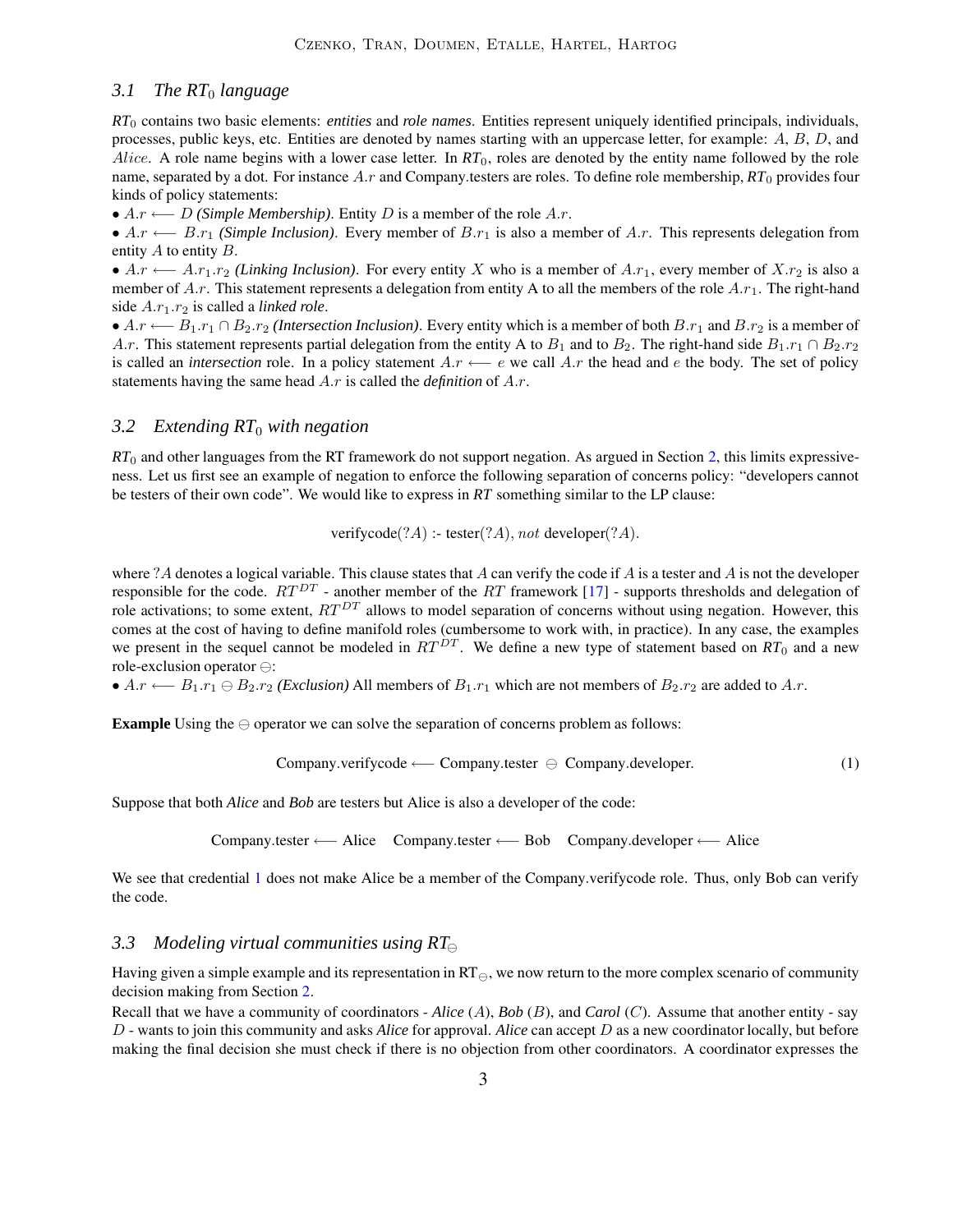objection using a so called *black list*. An entity that is on the black list of one of the coordinators will not be accepted as a new coordinator.

| Definition (for coordinator $A$ )                                                   | Description                                                                                                                                                                                                                                                                                                                                                                                                                                                          |  |  |  |
|-------------------------------------------------------------------------------------|----------------------------------------------------------------------------------------------------------------------------------------------------------------------------------------------------------------------------------------------------------------------------------------------------------------------------------------------------------------------------------------------------------------------------------------------------------------------|--|--|--|
| $A.\text{agreeToAdd} \longleftarrow [\text{set of entities}]$                       | A coordinator uses this role to express that she approves an entity.<br>The role has a local meaning. It is not sufficient to be a member of<br>the <i>agreeToAdd</i> role to become a coordinator. It is necessary that<br>no other coordinators says that an entity is a member of her dis-<br>agreeToAdd role. The agreeToAdd role, through the allCandidates<br>role, provides context for the $\ominus$ operator in the definition of the the<br>addCoord role. |  |  |  |
| $A$ .disagreeToAdd $\longleftarrow$<br>[see description in the text]                | This role is used by a coordinator as a black list.                                                                                                                                                                                                                                                                                                                                                                                                                  |  |  |  |
| $A$ .coord $\longleftarrow$ [set of entities]                                       | This role contains all the coordinators known by a coordinator.                                                                                                                                                                                                                                                                                                                                                                                                      |  |  |  |
| $A$ .allCoord $\longleftarrow$ A<br>$A$ .allCoord $\longleftarrow$ A.allCoord.coord | This role allows a coordinator to iterate over all entities connected<br>by the <i>coord</i> role. This role, if defined, contains all the coordina-<br>tors.                                                                                                                                                                                                                                                                                                        |  |  |  |
| A.objectionToAdd $\longleftarrow$<br>A.allCoord.disagreeToAdd                       | A coordinator can use this role to obtain all entities for which there<br>is any objection.                                                                                                                                                                                                                                                                                                                                                                          |  |  |  |
| A.allCandidates $\longleftarrow$<br>A.allCoord.agreeToAdd                           | This role, if defined, contains all the candidate coordinators locally<br>accepted by any of the coordinators. Used as the context for the $\ominus$<br>operator in the body of the <i>addCoord</i> role.                                                                                                                                                                                                                                                            |  |  |  |
| A.addCoord $\longleftarrow$ A.allCandidates $\ominus$<br>A.objectionToAdd           | After becoming a member of this role, a candidate coordinator be-<br>comes a new coordinator and becomes a member of the <i>coord</i> role.                                                                                                                                                                                                                                                                                                                          |  |  |  |

<span id="page-3-0"></span>Table 1 Roles used by coordinators

Table [1](#page-3-0) shows the minimal definition, and the descriptions of the roles used by coordinators. We see from Table [1](#page-3-0) that some roles are mandatory while the others are not. For instance the role *disagreeToAdd* must be defined by each coordinator. On the other hand, the roles *allCoord*, *allCandidates*, and *addCoord* can be defined as needed by a coordinator. Special attention must be given to the definition of the *disagreeToAdd* role. For example, a coordinator can use the following credential to say that she distrusts any entity she does not accept locally:

A.disagreeToAdd ←− A.allCandidates A.agreeToAdd.

If a coordinator trusts other coordinators to select candidates she can leave the *agreeToAdd* role empty and use her *disagreeToAdd* role to block some candidates. For example, *Alice* can put E on her black list to disallow E to become a coordinator, and simultaneously accept all other candidates proposed by other coordinators:

#### A.disagreeToAdd ← $E$ .

Table [2](#page-4-1) shows the roles and their members as seen by Alice, Bob, and Carol. In this table, we assume that Alice agrees locally to add D as a new coordinator. Also, Bob and Carol have no objection to add D as a new coordinator, but E is on Alice's black list and F is on the black list of Bob and Carol. As a consequence, only D is the member of the *addCoord*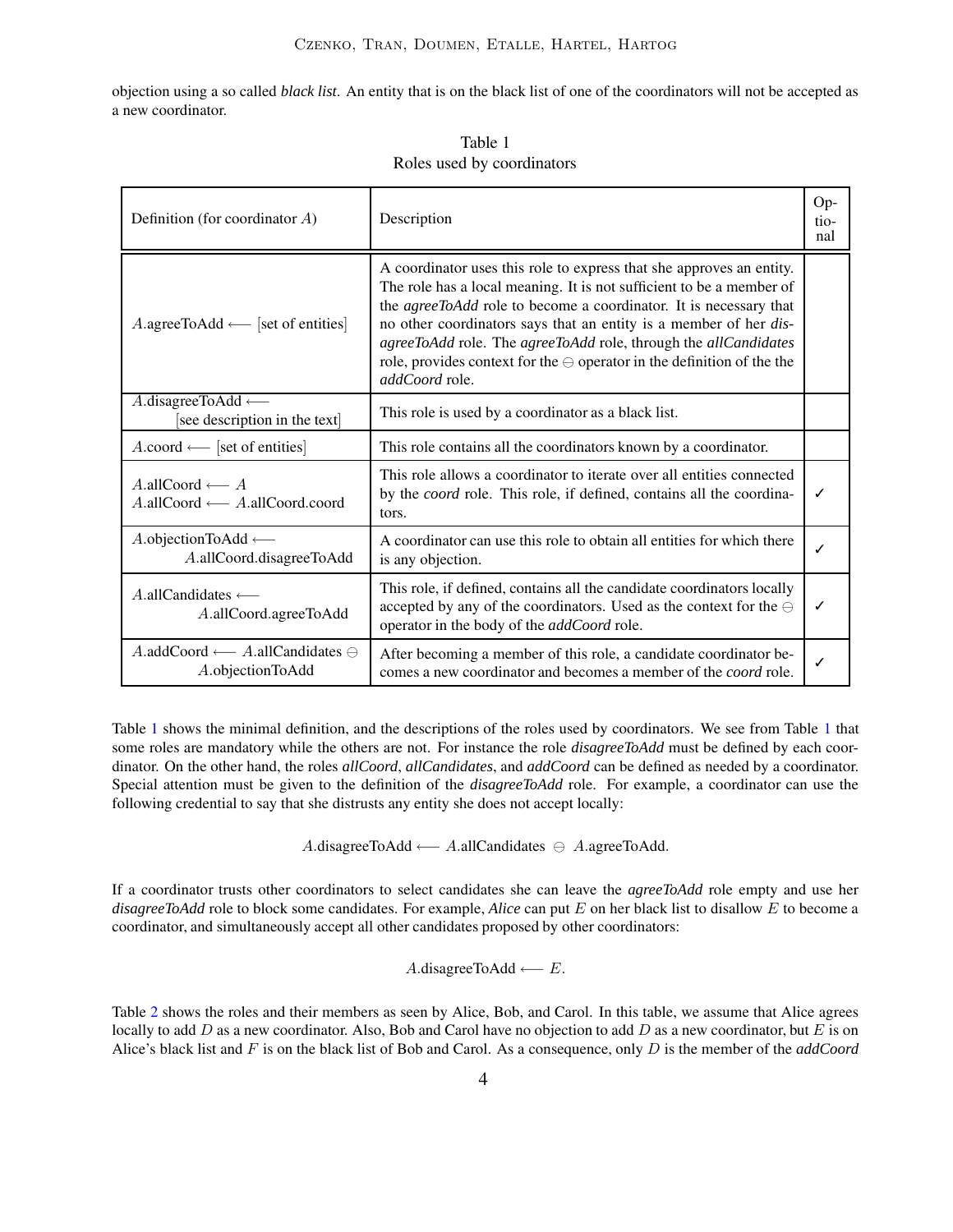role of Alice. Bob and Carol do not have to define the *allCoord*, *allCandidates* [9](#page-4-2) , *objectionToAdd*, and *addCoord* unless they themselves add a new coordinator.

<span id="page-4-1"></span>

|             | coord     | agreeToAdd | allCoord    |                           | allCandidates disagreeToAdd | objectionToAdd | addCoord    |
|-------------|-----------|------------|-------------|---------------------------|-----------------------------|----------------|-------------|
| Alice $(A)$ | B         | $\{D\}$    | ${A,B,C}$   | $\{D\}$                   | {E                          | E, F           | $\{D\}$     |
| Bob(B)      | (C)       |            |             | Not Defined   Not Defined | $\{ {\bf F} \}$             | Not Defined    | Not Defined |
| Carol $(C)$ | $\{B,A\}$ |            | Not Defined | Not Defined               | $\{ {\rm F} \}$             | Not Defined    | Not Defined |

Table 2 Adding new coordinator -  $D$  is successful,  $E$ ,  $F$  fail

### <span id="page-4-0"></span>**4 Semantics**

The semantics of trust management languages is typically given by a translation into Logic Programming (LP) [\[17\]](#page-10-6). We will follow the same route. Trust management credentials are by definition distributed among different principals. The use of negation creates an additional difficulty, also because in logic programming there various different semantics exist to cope with negation. We now sketch some of the reasons why we refer to the Well-Founded semantics. The first reason is syntactic: in a TM system it is impossible to avoid circular references, and we cannot expect policies to be (locally) *stratified*. Stratification basically means that one can restructure a logic program into separate parts in such a way that negative references from one part refer only to previously defined parts. Without the possibility of local stratification we cannot refer to the *perfect model semantics* [\[22\]](#page-10-7). For the same reason, we certainly have to refer to a *three valued semantics*: next to the truth values *true* and *false*, we have to admit the valued *undefined*. In short, this is because we cannot expect the completion of a policy to be a consistent logic program in the sense described in [\[24\]](#page-10-8). A second point is handling of positive circular references, as in  $\{Ax \longleftarrow B \mid Ax \longleftarrow B.r \text{ } B.r \longleftarrow A.r\}$ . In this case, in accordance with the semantics of  $RT_0$ , we want to be able to say that C does *not* belong to A.r. This forces us to exclude Kunen's semantics [\[14\]](#page-10-9) (i.e. the semantics of logical consequences of the completion of the program together with the weak domain closure assumptions), and Fitting's semantics [\[8\]](#page-9-3): in both semantics the query "does C belong to  $A.r?$ " would return *undefined*. These reasons brought us to adopt the well-founded (WF) semantics for LP [\[9\]](#page-9-4). The WF semantics has the advantage that it imposes no restrictions on the syntax of programs, that any prolog program has a *unique* wellfounded model associated to it (as opposed to e.g. the stable model semantics [\[10\]](#page-9-5)), and that the WF semantics enjoys an elegant fixed-point construction.

#### *4.1 Well-founded Semantics*

We now introduce the WF semantics [\[9\]](#page-9-4) for general logic programs. A general logic program is defined as follows:

**Definition 4.1** A general logic program is a finite set of clauses of the form:  $A : L_1, \ldots, L_n$ .

Here A is an atom (the *head* of the clause) and  $L_1, \ldots, L_n$  with  $n \geq 0$  are literals forming the *body*. A literal is an atom A (positive literal) or a negated atom  $\neg A$  (negative literal). We refer to general logic programs (GLP) simply as programs. A *fact* is a clause with an empty body. The *Herbrand universe* of a program P, denoted by  $U_P$ , is the set of all ground terms (i.e. variable-free) constructed from constants and function symbols in P. The *Herbrand base* of P, denoted by  $B_P$ , is the set of ground atoms obtained from predicates in P and terms in  $U_P$ . An *instantiated clause* of P is a ground clause obtained by substituting terms in  $\mathcal{U}_P$  for variables in the clause in P. The *Herbrand instantiation* Ground(P) of P is the set of all instantiated clauses. A set I of ground literals is *consistent* if there is no atom A such that both A and  $\neg A$  are in I. An *interpretation* of P is a consistent set of ground literals in  $\mathcal{B}_P$ . Intuitively, atom A is true in I if  $A \in I$ , false in I if  $\neg A \in I$ , and undefined in I if neither  $A \in I$  nor  $\neg A \in I$ .

<span id="page-4-2"></span><sup>9</sup> A coordinator must define the *allCandidates* role if she defines the *disagreeToAdd* role in terms of the *agreeToAdd* role.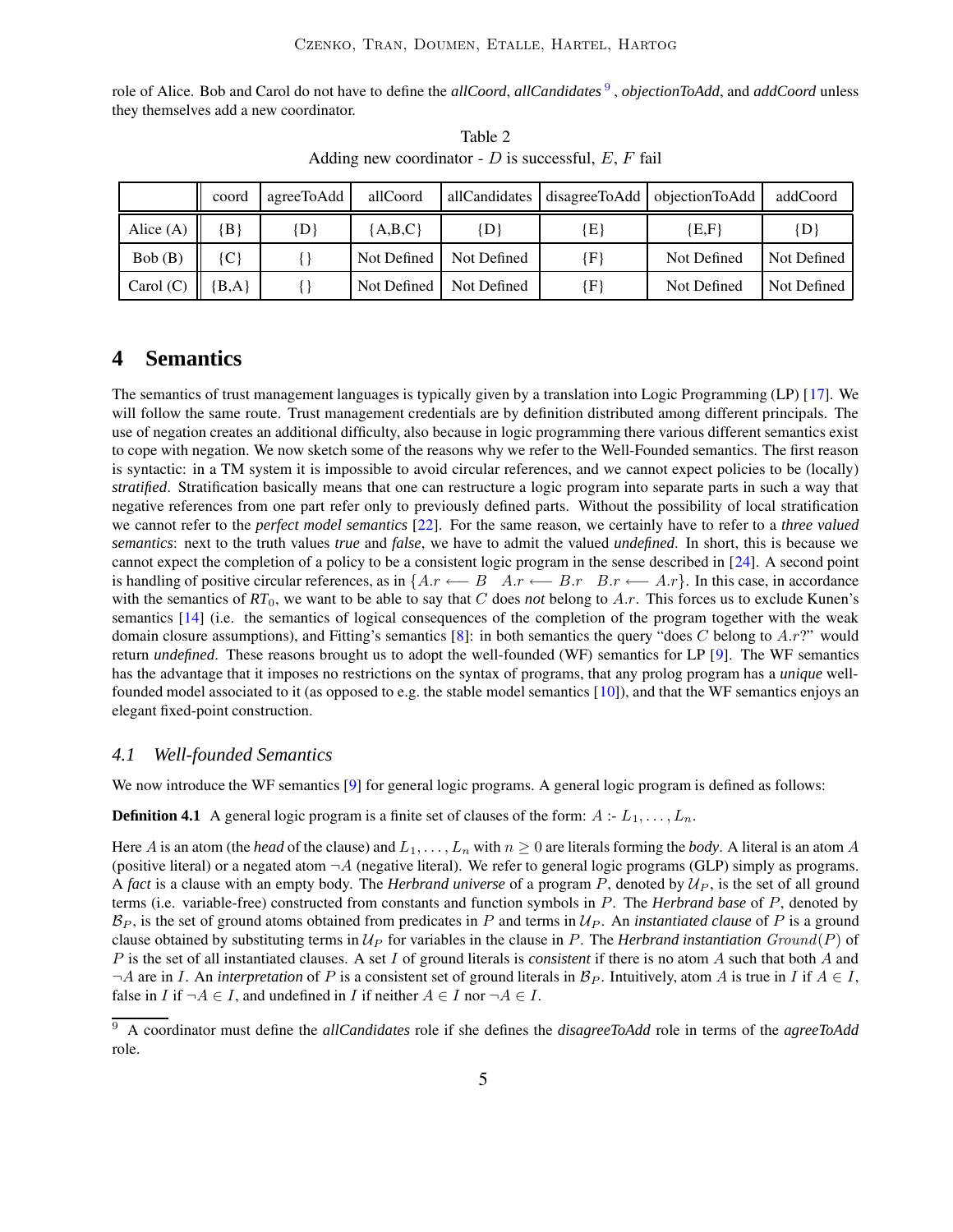The well-founded semantics uses *unfounded sets* to derive atoms that are false:

**Definition 4.2** Let P be a program, I be an interpretation of P, and U be a subset of  $\mathcal{B}_P$ . U is an *unfounded set* of P *with respect to* I if every atom  $A \in U$  satisfies the following condition: for every instantiated clause  $A : L_1, \ldots, L_n \in$  $Ground(P)$  whose head is A, either (1) some literal L is false in I or (2) some positive literal L is also in U.

Intuitively, an unfounded set is a set of atoms which can be simultaneously declared false without having to assume anything to be true. The union of unfounded sets is an unfounded set, and the greatest unfounded set of P with respect to I, denoted by  $\mathbf{U}_P(I)$ , is the union of all unfounded sets of P with respect to I.

**Definition 4.3** Let P be a program, I be an interpretation of P. Transformations  $T_P$  and  $W_P$ , and the *well-founded semantics* of P are defined as follows:

•  $A \in {\bf T}_P(I)$  if and only if there is  $A : L_1, \ldots, L_n \in \text{Ground}(P)$  such that all literals  $L_1, \ldots, L_n$  are true in I;

•  $W_P(I)$  is a union of  $T_P(I)$  and  $\neg U_P(I)$  which contains the negation of each element in  $U_P(I) : W_P(I) =$  ${\bf T}_P(I) \cup \neg {\bf U}_P(I).$ 

• The *well-founded model* of P is the least fixed point of  $W_P(I)$ .

Transformations  $T_P(I)$ ,  $U_P(I)$ , and  $W_P(I)$  are monotonic [\[9\]](#page-9-4). Let  $\alpha$  range over all countable ordinals, the set  $I_\alpha$ , whose elements are literals in the Herbrand base of P, is defined recursively by:  $I_{\alpha+1} = \mathbf{W}_P(I_\alpha)$ .  $I_\alpha$  is also a monotonic sequence.  $I_{\infty} = \bigcup_{\alpha} I_{\alpha}$  is the least fixed point of  $\mathbf{W}_P$ .

### <span id="page-5-1"></span>*4.2 Translating*  $RT_{\ominus}$  *to GLP*

We first give the translation to LP for  $RT_0$  and, using this translation, the semantics of a set of  $RT_0$  policy statements. Next we extend this to a translation from  $RT_{\ominus}$  to GLP and the semantics for a set of  $RT_{\ominus}$  policy statements.

The semantics of a set of *RT*<sup>0</sup> policy statements is commonly defined by translating it into a logic program [\[17\]](#page-10-6). Here, we depart from the approach of Li et al. [\[17\]](#page-10-6) by referring to the role names as predicate symbols. The statement  $Ax \leftarrow D$ is, for example, translated to  $r(A, D)$  in the Prolog program. Intuitively,  $r(A, D)$  means that D is a member of the role A.r.

<span id="page-5-0"></span>**Definition 4.4** Given a set P of  $RT_0$  policy statements, the *semantic program*,  $SP(\mathcal{P})$ , for P is the logic program defined as follows (recall that symbols starting with "?" represent logical variables):

- For each  $A.r \longleftarrow D \in \mathcal{P}$  add to  $SP(\mathcal{P})$  the clause  $r(A, D)$
- For each  $A.r \longleftarrow B.r_1 \in \mathcal{P}$  add to  $SP(\mathcal{P})$  the clause  $r(A, ?Z) := r_1(B, ?Z)$
- For each  $A.r \longleftarrow A.r_1.r_2 \in \mathcal{P}$  add to  $SP(\mathcal{P})$  the clause  $r(A, ?Z) := r_1(A, ?Y), r_2(?Y, ?Z)$
- For each  $A.r \longleftarrow B.r_1 \cap B.r_2 \in \mathcal{P}$  add to  $SP(\mathcal{P})$  the clause  $r(A, ?Z)$  :-  $r_1(B_1, ?Z), r_2(B_2, ?Z)$

The semantics of a role is defined as follows:

**Definition 4.5** Given a set  $\mathcal{P}$  of  $RT_0$  policy statements, the semantics of a role A.r is a set of members Z that make the predicate  $r(A, Z)$  true in the semantic program:  $[A.r]\]$   $p = \{Z \mid SP(\mathcal{P}) \models r(A, Z)\}$ 

We write  $SP(\mathcal{P}) \models r(A, Z)$  for a ground atom  $r(A, Z)$  if  $r(A, Z)$  is true in  $SP(\mathcal{P})$ . We now extend the translation of  $RT_0$  to that of  $RT_{\ominus}$  by adding the translation of the exclusion rule.

**Definition 4.6** Given a set P of  $RT_{\ominus}$  policy statements, the *semantic program*,  $SP(\mathcal{P})$ , for P is the *general* logic program defined as follows:

• For each  $A.r \longleftarrow B.r_1 \ominus B.r_2 \in \mathcal{P}$  add to  $SP(\mathcal{P})$  the clause  $r(A, ?Z) := r_1(B_1, ?Z), \neg r_2(B_2, ?Z)$ 

• All other rules are as in definition [4.4.](#page-5-0)

We also extend the definition of the semantics of a role.

**Definition 4.7** Given a set P of  $RT_{\ominus}$  policy statements, the semantics of a role A.r is a set of members Z that make the predicate  $r(A, Z)$  true in the semantic program:  $[[A,r]]_{\mathcal{P}} = \{Z | SP(\mathcal{P}) \models r(A, Z)\}\$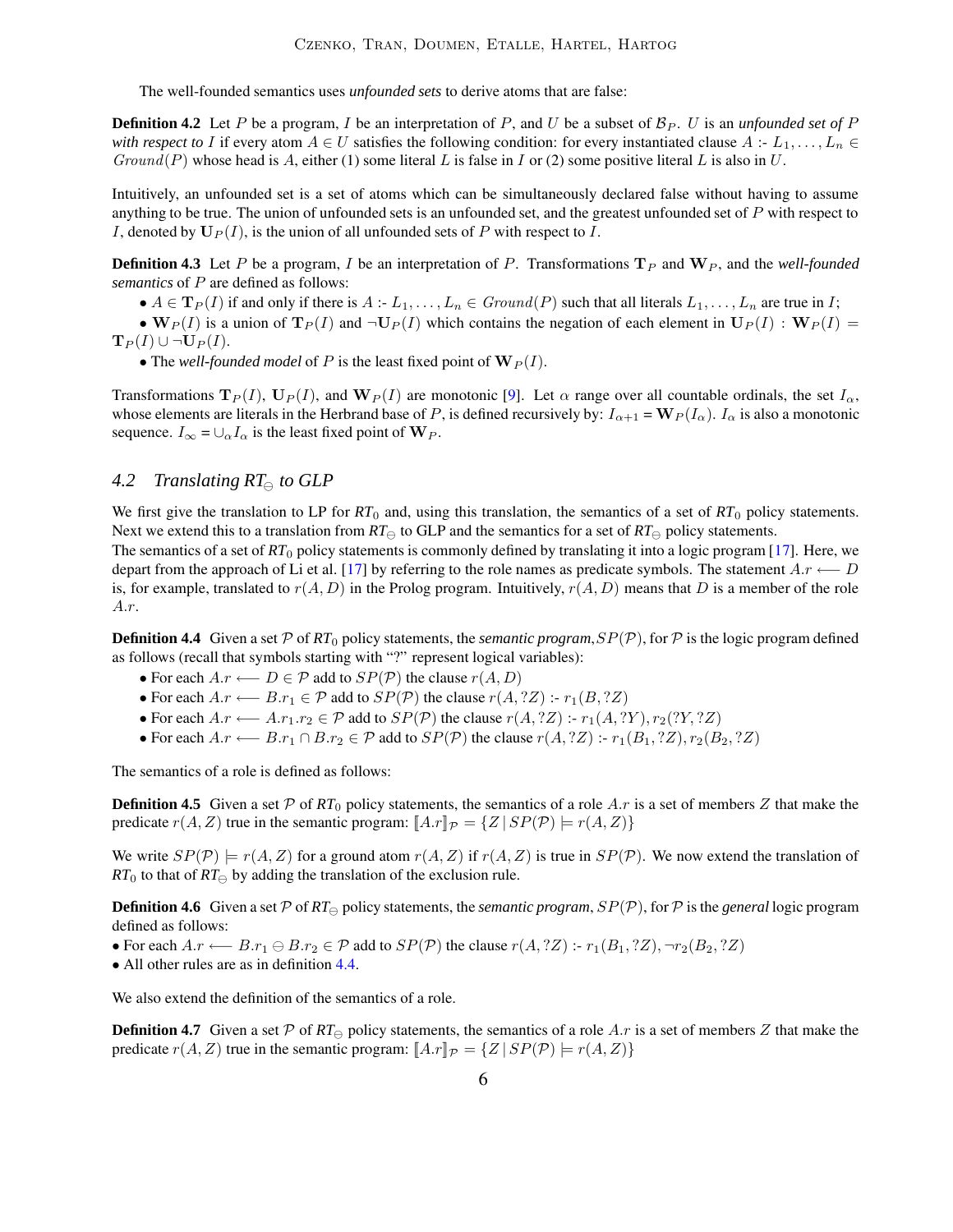Note that, unlike before, the value of the semantical program may give value 'unknown' for  $r(A, Z)$ . In this case the agent  $Z$  is not considered to be a member of the role, nor of the negated role. The following example shows that care is required when reasoning about polices which have negative circular dependencies.

**Example 4.8** Consider a system with entities A, B, C, D, roles A.r, B.r and C.r and the following policy rules:

 $A.r \leftarrow B.r \ominus C.r \quad C.r \leftarrow B.r \ominus A.r \quad B.r \leftarrow D$ 

Here D is a member of  $B.r$ , however, D is not a member of either  $A.r$  or  $C.r$  (as we do not have a way to decide in which of the two it should go). Note that as a result we have that despite the presence of the rule  $A.r \leftarrow B.r \ominus C.r$  the role  $B.r$  can have members that are neither in  $A.r$  nor in  $C.r$ .

The rules for A.r and C.r in the example above are referred to as negative circular dependencies; A.r depends negatively on  $C.r$  and  $C.r$ , in turn, depends negatively on  $A.r$ . The example shows that care is required when reasoning about policies which have negative circular dependencies.

#### *4.3 Virtual Communities - translation to GLP*

Having introduced an example of virtual community decision making in Section [2,](#page-1-1) its formalism in Subsection [3.3,](#page-2-1) we now give the GLP semantics of the example. Translating  $RT_{\ominus}$  credentials to GLP is straightforward using the rules presented in Subsection [4.2.](#page-5-1) For the convenience of the reader we present a complete policy and the corresponding GLP rules in [Appendix](#page-11-0) A. If one asks Alice to add D to the group of coordinators she needs to check if D is a member of the *A.addCoord*. This is equivalent to checking whether *addCoord(A,D)* holds after the translation to GLP. She does this by checking whether D is a logical consequence of the semantic program  $SP(\mathcal{P})$  by first finding the semantics of the role *A.addCoord* and checking if it contains entity D. The semantics of the role *A.addCoord* with respect to the program P is as follows:

$$
[\![A.\text{addCoord}]\!]_{\mathcal{P}} = \{D\}.
$$

The semantics of the roles *A.allCandidates* and *A.objectionToAdd* (these roles define the role *A.addCoord*) are shown below:

 $\llbracket A \text{.allC} \text{.andidates} \rrbracket_{\mathcal{P}} = \{D\} \quad \llbracket A \text{.objectionToAdd} \rrbracket_{\mathcal{P}} = \{E, F\}.$ 

The semantics of a role may also be an empty set:  $[B\text{.agreeToAdd}]_{\mathcal{P}} = \{\}.$ 

### **5 Credential Chain Discovery**

In this section we extend the standard chain discovery algorithm to  $RT_{\ominus}$  following the construction of the well-founded semantics. Recall that the definition of a role A.r is the set of all credentials with head A.r. We assume that A stores (or at least, is able to find) the complete definition of each of her roles  $A.r$ , i.e. that the credentials involved are issuer-traceable. The main difficulty in the chain discovery is to obtain that B is not a member of a linked role  $A.r.r'$ . For this we need to check that every potential member C of A.r does not have B in its role  $C.r'$ . So who are the potential members of A.r? Thanks to negation in context we can provide a reasonable overestimation of this set using chain discovery for *RT*0:

**Definition 5.1** For a policy  $P$  the context policy  $P+$  is the policy obtained by replacing each credential of the form  $A.r \leftarrow B_1.r_1 \oplus B_2.r_2 \in \mathcal{P}$  by  $A.r \leftarrow B_1.r_1$  and leaving the other credentials unchanged. We call  $\llbracket A.r \rrbracket_{\mathcal{P}+}$  the *context* of the role A.r.

The following lemma relates roles with their contexts.

**Lemma 5.2** For any policy P and role A.r we have: If  $SP(\mathcal{P}) \models r(A, B)$  then  $SP(\mathcal{P}+) \models r(A, B)$  and if  $SP(\mathcal{P}+) \not\models$  $r(A, B)$  *then*  $SP(\mathcal{P}) \models \neg r(A, B)$ *.* 

The first part of this lemma states that any role is contained in its context,  $[[A \cdot x]]_{\mathcal{P}} \subseteq [[A \cdot x]]_{\mathcal{P}} +$ . If  $B \notin [[A \cdot x]]_{\mathcal{P}}$  this means that  $r(A, B)$  is undefined or false in  $SP(\mathcal{P})$ . The second part of the lemma states that if  $B \notin [A \cdot r]_{\mathcal{P}+}$  it must be the latter,  $r(A, B)$  is false in  $SP(\mathcal{P})$ . In the algorithm below we build a set of credentials C together with a set of context membership facts  $\mathcal{I}$  + and a set of positive and negative membership facts  $\mathcal{I}$ .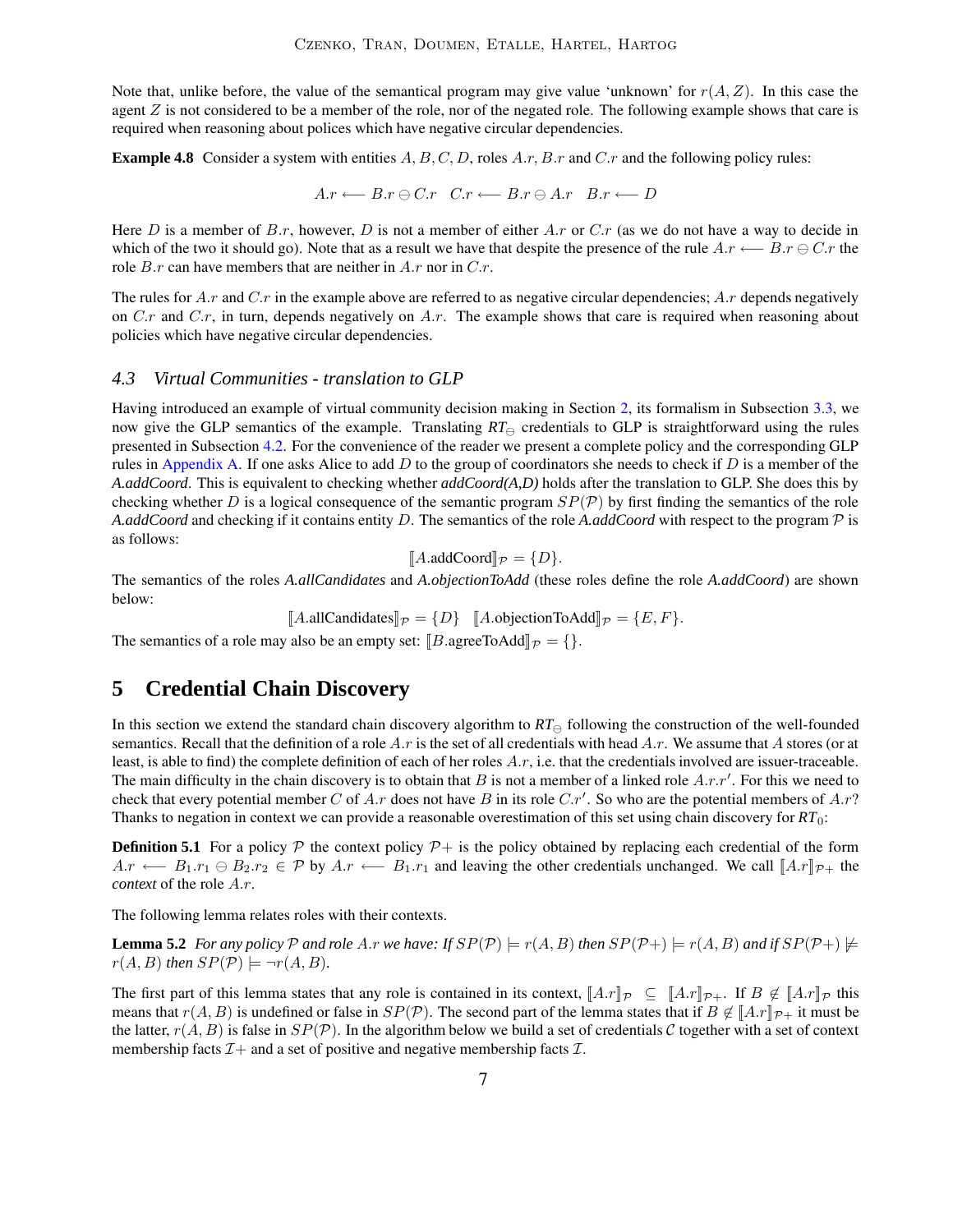**Step 1**. Initialise  $\mathcal{I} = \emptyset$ ,  $\mathcal{I} + \emptyset$  and  $\mathcal{C} =$  the definition of role A.r.

**Step 2.** Discover context and credentials (classical chain discovery for  $\mathcal{I}$  + and  $\mathcal{C}$ ).

We look for new credentials top down; any credential that could possibly be relevant for role  $Ar$  is added to C. We look for the context of A.r bottom up; any fact that can be derived from the credentials that we have found is added to  $\mathcal{I}$ +. Repeat the following until no changes occur: For each credential of the following form in C:

 $[B.r_0 \longleftarrow C]$  add  $r_0(B, C)$  to  $\mathcal{I}+$ 

 $[B.r_0 \longleftarrow C.r_1]$  add the definition of  $C.r_1$  to C and add  $r_0(B, D)$  to  $\mathcal{I}+$  for all  $r_1(C, D)$  in  $\mathcal{I}+$ 

 $[B.r_0 \longleftarrow C_1.r_1 \cap C_2.r_2]$  add the definitions of  $C_1.r_1$  and  $C_2.r_2$  to C add  $r_0(B, D)$  to  $\mathcal{I}$ + whenever  $r_1(C_1, D)$  and  $r_2(C_2, D)$  in  $\mathcal{I}+$ .

 $[B.r_0 \leftarrow C.r_1.r_2]$  add the definition of  $C.r_1$  and, for each  $r_1(C, D) \in \mathcal{I}$ +, the definition of  $D.r_2$  to  $C$ . Add  $r_0(B, D)$  to  $\mathcal{I}$  whenever for some Y we have  $r_1(C, Y)$  and  $r_2(Y, D)$  in  $\mathcal{I}$ +.

 $[B.r_0 \longleftarrow C_1.r_1 \ominus C_2.r_2]$  add the definitions of  $C_1.r_1$  and  $C_2.r_2$  to C, add  $r_0(B, D)$  to T for every  $r_1(C_1, D)$ 

**Step 3.** Discover positive facts in  $\mathcal{I}$  (extended chain discovery 1).

We update I similar to  $I_+$  in the previous step, only the last case  $(\ominus)$  changes. Repeat until I does not change, for credentials in  $C$  of the following form:

 $[B.r_0 \longleftarrow C]$  add  $r_0(B, C)$  to  $\mathcal I$ 

 $[B.r_0 \longleftarrow C.r_1]$  add  $r_0(B, D)$  to  $\mathcal I$  for all  $r_1(C, D)$  in  $\mathcal I$ 

 $[B.r_0 \longleftarrow C_1.r_1 \cap C_2.r_2]$  add  $r_0(B, D)$  to  $\mathcal I$  whenever  $r_1(C_1, D)$  and  $r_2(C_2, D)$  in  $\mathcal I$ .

 $[B.r_0 \leftarrow C.r_1.r_2]$  Add  $r_0(B, D)$  to  $\mathcal I$  whenever for some Y we have  $r_1(C, Y)$  and  $r_2(Y, D)$  in  $\mathcal I$ .

 $[B.r_0 \longleftarrow C_1.r_1 \ominus C_2.r_2]$  add  $r_0(B, D)$  to  $\mathcal I$  whenever  $r_1(C_1, D) \in \mathcal I$  and either  $(\neg r_2(C_2, D)) \in \mathcal I$  or  $r_2(C_2, D) \notin$  $\mathcal{I}+$ .

**Step 4.** Extended chain discovery for negative facts in  $\mathcal{I}$ : Building an unfounded set  $\mathcal{U}$  (extended chain discovery 2) We search for facts which are useful when negated in  $\mathcal I$  and try to show that this fact is false by building an unfounded set U containing the fact. We start with  $U = \emptyset$ .

We call an atom  $r(X, Y)$  an *unfounded-candidate (UC)* if  $r(X, Y) \in \mathcal{I}$ +,  $r(X, Y) \notin \mathcal{U}$  and  $\neg r(X, Y) \notin \mathcal{I}$ . (Basically members of the context which are not known to be false.)

Choose a rule  $B.r_0 \leftarrow C_1.r_1 \ominus C_2.r_2 \in \mathcal{C}$  and an entity D such that  $r_1(C_1, D) \in \mathcal{I}$  and  $r_2(C_2, D)$  founded and add  $r_2(C_2, D)$  to U.

For every  $r(A, B)$  in U, and every matching rule  $A.r \longleftarrow e^{10}$  $A.r \longleftarrow e^{10}$  $A.r \longleftarrow e^{10}$  in C perform:

 $[A.r \longleftarrow C]$  fail if  $C = B$ .

[ $A.r \longleftarrow C.r_1$ ] if  $r_1(C, B)$  is UC then add  $r_1(C, B)$  to U.

 $[A.r \longleftarrow C_1.r_1 \cap C_2.r_2]$  if  $r_1(C_1, B)$  and  $r_2(C_2, B)$  both are UCs then choose one to add to U.

 $[A.r \longleftarrow C_1.r_1 \ominus C_2.r_2]$  if  $r_1(C_1, B)$  UC and  $r_2(C_2, B) \notin \mathcal{I}$  then add  $r_1(C_1, B)$  to  $\mathcal{U}$ .

 $[A.r \longleftarrow C.r_1.r_2]$  for all Y with  $r_1(C, Y)$  is UC: If  $r_2(Y, B)$  UC choose one of  $r_1(C, Y)$  and  $r_2(Y, B)$  and add to  $\mathcal{U}.$ 

Fail if  $U$  and  $T$  contain any common elements.  $11$ 

 $\star$  Do each possible choice in the substep above and add  $\neg U$  to  $\mathcal I$  if it succeeds.

Repeat steps 3 and 4 until  $\mathcal I$  remains unchanged.

(End of algorithm.) The algorithm correctly finds the members of the role  $A.r$ .

**Theorem 5.3 (Soundness and completeness)** *The output* I *of the algorithm satisfies:*

 $\forall B : r(A, B) \in \mathcal{I} \iff B \in [A \cdot r]_{\mathcal{P}}.$ 

*where* P *is the policy containing all credentials and* A.r *is the role being discovered.*

The algorithm follows exactly the construction of the well-founded semantics  $12$  except that only part of the interpretation is found. Thus clearly  $\mathcal I$  will be a subset of the well-founded model for  $SP(\mathcal P)$  (giving soundness). However,

<sup>&</sup>lt;sup>10</sup> The number of atoms and matching rules may grow as we add atoms to  $U$ .

<span id="page-7-0"></span><sup>&</sup>lt;sup>11</sup> Of course, in an actual implementation this is checked as soon as an element is added to  $\mathcal{U}$ .

<span id="page-7-2"></span><span id="page-7-1"></span><sup>&</sup>lt;sup>12</sup> Steps 3 and 4 construct parts of the transformations  $T_p$  and  $U_p$  respectively.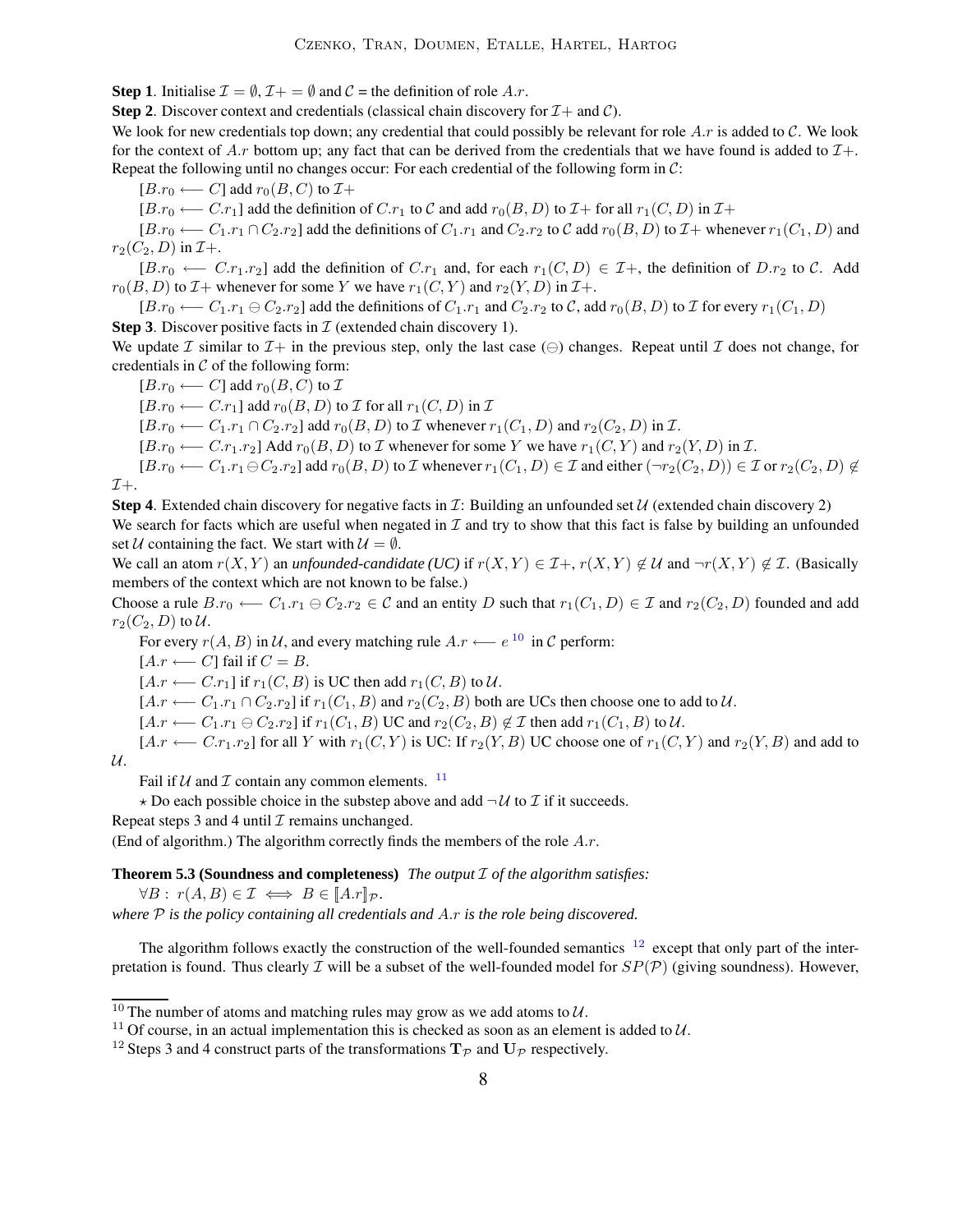as the part of the interpretion used basically covers the contexts of  $A.r$  and all roles used to define  $A.r$  it also covers any membership facts for A.r (giving completeness).

### **6 Implementation**

In the current prototype storage is centralised and we assume that all credentials can be traced by the issuer. In such a case, SLG resolution of XSB prolog can be used to compute answers to queries according to the WF model for  $RT_{\ominus}$  [\[5\]](#page-9-6). DLV datalog [\[7\]](#page-9-7) and the Smodels system [\[19\]](#page-10-10) can also be used to provide an initial implementation of  $RT_{\ominus}$ . The Smodels system [\[19\]](#page-10-10) provides an implementation of the well-founded and stable model semantics for range-restricted functionfree normal programs. The Smodels system allows for efficient handling of non-stratified ground programs. The DLV system [\[7\]](#page-9-7) is a system for disjunctive logic programs. DLV is capable of dealing with disjunctive logic programs without function symbols allowing for strong negations, constraints and queries. We implemented the program introduced in sub-section 4.3 on three systems: XSB, SMODELS and DLV. To test the performance of the program on these systems, we used two parameters: number of coordinators (Coords) and number of iterations (Iters). The higher the number of coordinators is, the more complex the program is. The program is also executed repeatedly to compare performance more correctly. Table [A.1](#page-11-1) in the appendix reports the execution time of the program measured by the CPU time obtained. We cannot compare the execution time between XSB and the other two DLV and SMODELS because XSB is the goaloriented system while DLV and SMODELS build and return the whole model for the program. Because of this XSB is much faster than the other two systems. DLV provides better execution time than SMODELS, especially when the complexity of the program increases.

### <span id="page-8-0"></span>**7 Related Work**

So far little attention has been given to trust management in virtual communities. Most of the existing approaches focus on reputation-based trust models in P2P networks [\[25\]](#page-10-11). Abdul-Rahman and Hailes [\[1\]](#page-9-8) propose a trust model that is based on real world social trust characteristics. They also find formal logic based trust management to be ill suited as a general model of trust. To prove this claim they refer to the early work of Burrows and Abadi [\[4\]](#page-9-9), and Gong, Needham, and Yahalom [\[11\]](#page-9-10), which are more relevant to formal protocol verification than to formal reasoning on trust management. To support their work they claim that logic based trust management systems are not suitable to be automated - the existing literature on automated trust negotiation (ATN) yields a contradictory statement (see Seamons et al. [\[23\]](#page-10-0)). Pearlman et al. [\[20\]](#page-10-5) present a Community Authorization Service - a central management unit for a community that helps to enforce the policy of a virtual community. Such a central point of responsibility does not fit well in the spirit of P2P networks because of their highly distributed nature. Pearlman et al. also require that there a centralised policy exists for a virtual community. However, the policy of a virtual community may have a distributed character and can be seen as a product of the policies of the community members. Boella and van der Torre [\[3\]](#page-9-11) take the same direction and emphasise the distinction between authorisations given by the Community Authorization Service and permissions granted by resource providers in virtual communities of agents. They regard authorisation as a means used by community authorities to regulate the access of customers to resources that are not under control of these authorities. According to Boella and van der Torre, permission can be granted only by the actual resource owner.

As we conclude in Section [2,](#page-1-1) virtual communities are also not supported by the existing trust management languages, even though the general requirements for such languages have been investigated [\[23\]](#page-10-0).

Herzberg et al. propose in [\[12\]](#page-10-12) a prolog-based trust management language (DTPL) together with a non-monotonic version of it (TPL). Their approach is very different from ours in the sense that TLP allows for *negative certificates* namely "certificates which are interpreted as suggestions not to trust a user". This far-reaching approach leads to a more complex logical interpretation, which includes conflict resolution. As opposed to this, our approach is technically simpler and enjoys a well-established semantics. Jajodia et al. [\[13\]](#page-10-13), Wang et al. [\[26\]](#page-10-2), Barker and Stuckey [\[2\]](#page-9-0), have in common that they impose a *stratified* use of negation. Because of this, they can refer to the perfect model semantics. As we explained in Section [4,](#page-4-0) in the context of DTM, we cannot expect policies to be stratified. Our approach is thus more powerful than the approaches based on the stratifiable negation. Dung and Thang in [\[6\]](#page-9-1) propose a DTM system based on logic programming and the *stable model semantics* [\[10\]](#page-9-5).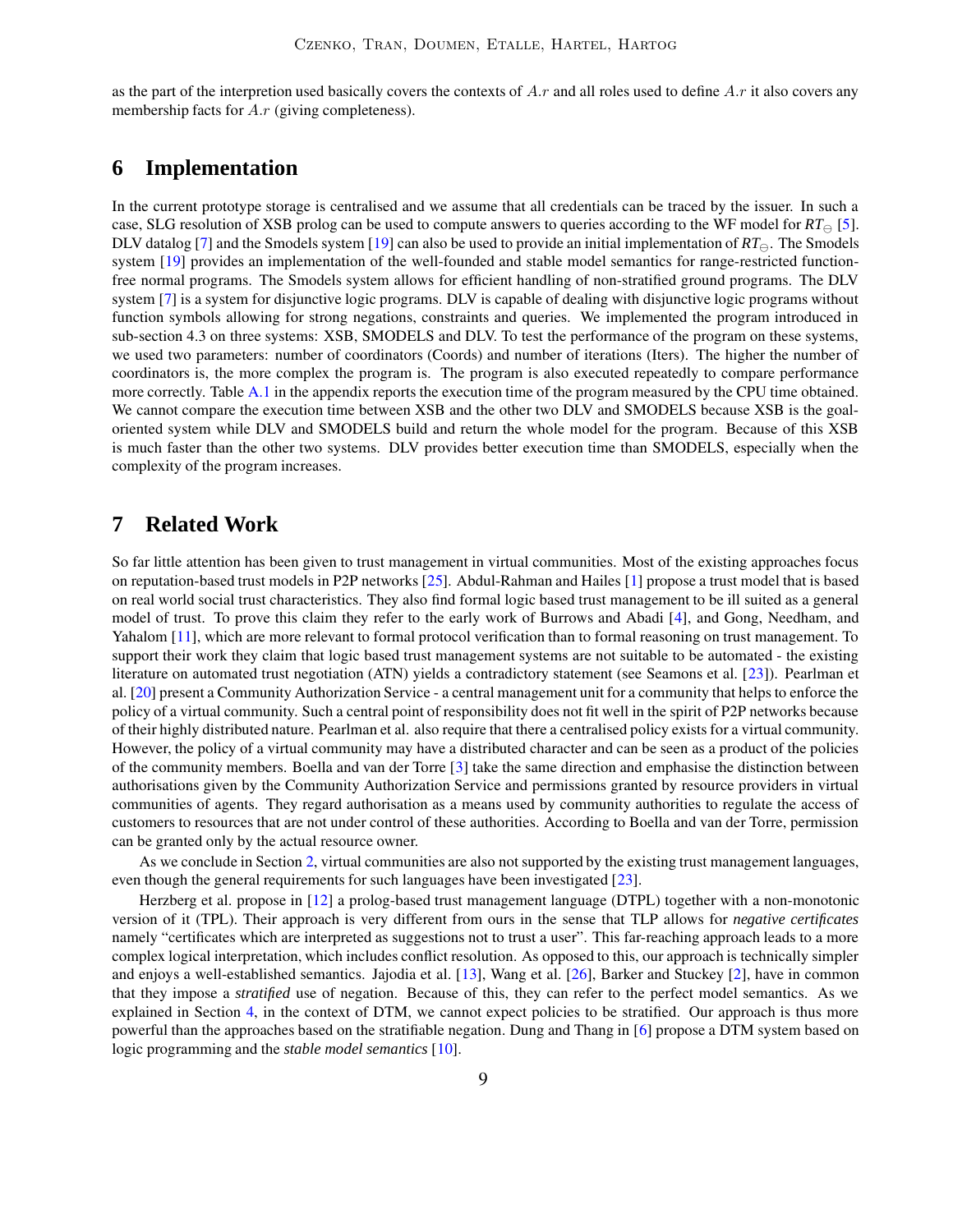### <span id="page-9-2"></span>**8 Conclusions and future work**

We present the language  $RT_{\ominus}$ , which adds a construct for 'negation-in-context' to the  $RT_0$  trust management system. We argue the necessity of such a construct and illustrate its use with scenarios from virtual communities which cannot be expressed within the *RT* framework.

We provide a semantics for  $RT_{\ominus}$  by translation to general logic programs. We show that, given the complete policy, the membership relation can be decided by running the translation in systems such as XSB, DLV datalog and Smodels. We also show how, for the case that credentials are issuer traceable  $[18]$ , the chain discovery algorithm for  $RT_0$  can be extended to  $RT_{\ominus}$ . We are currently employing  $RT_{\ominus}$  to specify virtual community policies in the Freeband project I-SHARE. In the future we plan to examine the complexity of the presented chain discovery algorithm, ad hoc methods to minimise communication overhead, and safe methods for chain discovery in non-'issuer traces all' scenarios. A comparison with reputation systems will also be made.

### <span id="page-9-8"></span>**References**

- [1] A. Abdul-Rahman and S. Hailes. Supporting trust in virtual communities. In *HICSS '00: Proc. of the 33rd Hawaii International Conference on System Sciences-Volume 6*, page 6007. IEEE Computer Society Press, 2000.
- <span id="page-9-0"></span>[2] S. Barker and P. J. Stuckey. Flexible access control policy specification with constraint logic programming. *ACM Trans. on Information and System Security*, 6(4):501–546, 2003.
- <span id="page-9-11"></span><span id="page-9-9"></span>[3] G. Boella and L. van der Torre. Permission and authorization in policies for virtual communities of agents. In *Proc. of Agents and P2P Computing Workshop at AAMAS'04*. Springer Verlag, 2004.
- <span id="page-9-6"></span>[4] M. Burrows, M. Abadi, and R. Needham. A logic of authentication. *ACM Transactions on Computer Systems*, 8(1):18–36, 1990.
- <span id="page-9-1"></span>[5] W. Chen, T. Swift, and D.S. Warren. Efficient top-down computation of queries under the well-founded semantics. *Journal of Logic Programming*, 24(3):161–199, 1995.
- [6] P.M. Dung and P.M. Thang. Trust Negotiation with Nonmonotonic Access Policies. In *Proc. IFIP International Conference on Intelligence in Communication Systems (INTELLCOMM 04)*, volume 3283 of *LNCS*, pages 70–84. Springer-Verlag, 2004.
- <span id="page-9-7"></span><span id="page-9-3"></span>[7] T. Eiter, W. Faber, N. Leone, and G. Pfeifer. Declarative problem-solving using the DLV system. pages 79–103, 2000.
- <span id="page-9-4"></span>[8] M. Fitting. A Kripke-Kleene semantics for Logic Programs. *Journal of Logic Programming*, 2(4):295– 312, 1985.
- [9] A.V. Gelder, K.A. Ross, and J.S. Schlipf. The well-founded semantics for general logic programs. *Journal of ACM*, 38(3):620–650, 1991.
- <span id="page-9-5"></span>[10] M. Gelfond and V. Lifschitz. The Stable Model Semantics For Logic Programming. In *Proc. 5th International Conference on Logic Programming*, pages 1070–1080. MIT Press, 1988.
- <span id="page-9-10"></span>[11] L. Gong, R. Needham, and R. Yahalom. Reasoning About Belief in Cryptographic Protocols. In *Proceedings 1990 IEEE Symposium on Research in Security and Privacy*, pages 234–248. IEEE Computer Society Press, 1990.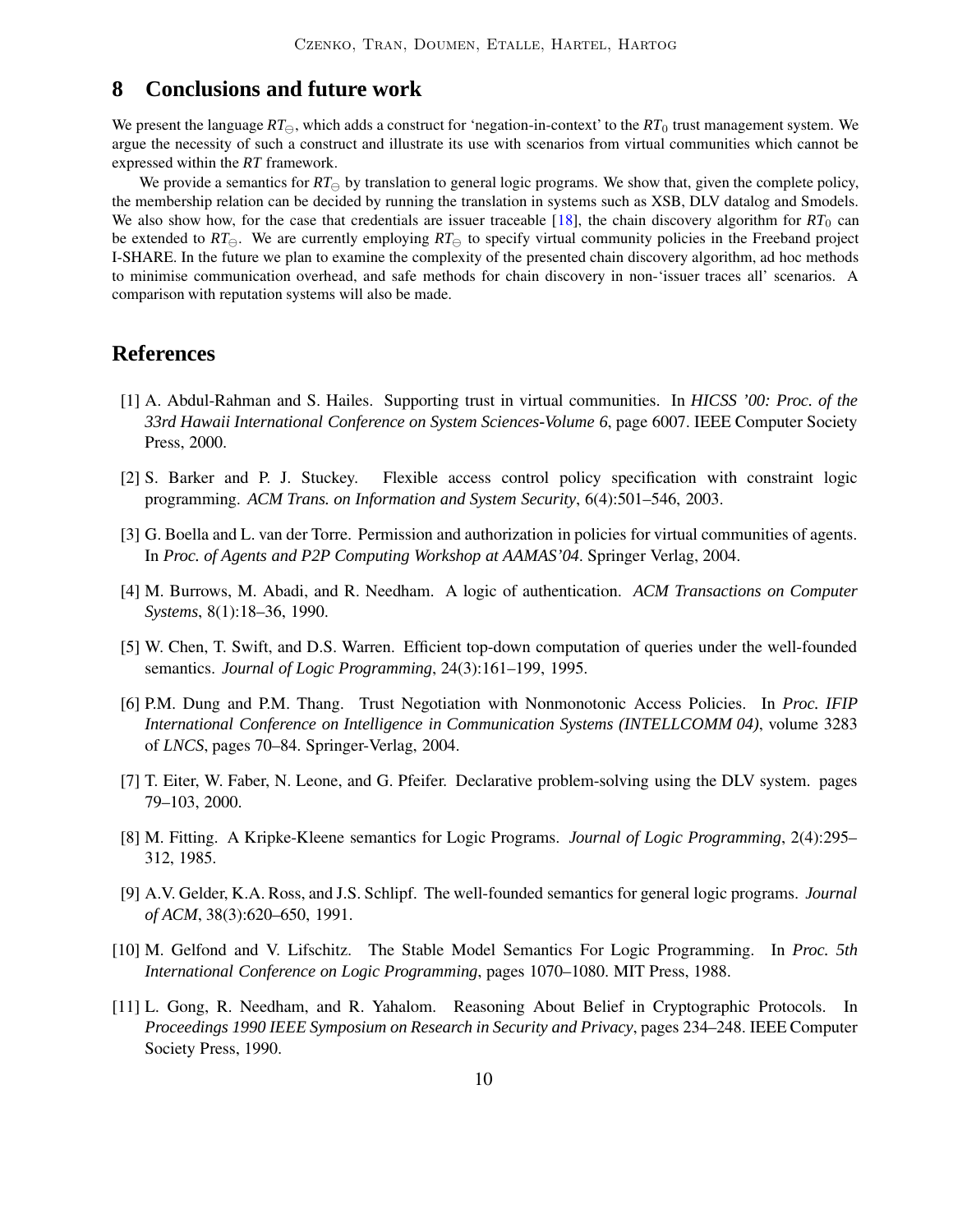- <span id="page-10-12"></span>[12] A. Herzberg, Y. Mass, J. Michaeli, Y. Ravid, and D. Naor. Access Control Meets Public Key Infrastructure, Or: Assigning Roles to Strangers. In *Proc. 2000 IEEE Symposium on Security and Privacy (S&P 2000)*, pages 2–14, Oakland, CA, 2000. IEEE Computer Society Press.
- <span id="page-10-13"></span><span id="page-10-9"></span>[13] S. Jajodia, P. Samarati, M.L. Sapino, and V.S. Subrahmanian. Flexible support for Multiple Access Control Policies. *ACM Transactions on Database Systems (TODS)*, 26(2):214–260, 2001.
- <span id="page-10-3"></span>[14] K. Kunen. Negation in Logic Programming. *Journal of Logic Programming*, 4(4):289–308, 1987.
- [15] F. Lee, D. Vogel, and M. Limayem. Adoption of informatics to support virtual communities. In *HICSS '02: Proc. of the 35th Annual Hawaii International Conference on System Sciences (HICSS'02)-Volume 8*, page 214.2. IEEE Computer Society Press, 2002.
- <span id="page-10-1"></span>[16] N. Li, J. Feigenbaum, and B. N. Grosof. A Logic-based Knowledge Representation for Authorization with Delegation (Extended Abstract). In *Proc. 1999 IEEE Computer Security Foundations Workshop*, pages 162–174. IEEE Computer Society Press, June 1999.
- <span id="page-10-6"></span>[17] N. Li, J. Mitchell, and W. Winsborough. Design of A Role-based Trust-management Framework. In *Proc. 2002 IEEE Symposium on Security and Privacy*, pages 114–130. IEEE Computer Society Press, May 2002.
- <span id="page-10-14"></span><span id="page-10-10"></span>[18] N. Li, W. Winsborough, and J. Mitchell. Distributed Credential Chain Discovery in Trust Management. *Journal of Computer Security*, 11(1):35–86, 2003.
- [19] I. Niemel and P. Simons. Smodels an implementation of the stable model and well-founded semantics for normal lp. In *LPNMR '97: Proc. of the 4th International Conference on Logic Programming and Nonmonotonic Reasoning*, pages 421–430. Springer-Verlag, 1997.
- <span id="page-10-5"></span><span id="page-10-4"></span>[20] L. Pearlman, V. Welch, I. T. Foster, C. Kesselman, and S. Tuecke. A community authorization service for group collaboration. In *POLICY*, pages 50–59. IEEE Computer Society Press, 2002.
- [21] J.A. Pouwelse, P. Garbacki, D.H.J. Epema, and H.J. Sips. The Bittorrent P2P File-sharing System: Measurements and Analysis. In *Proc. of the 4th International Workshop on Peer-to-Peer Systems (IPTPS05)*, February 2005.
- <span id="page-10-7"></span><span id="page-10-0"></span>[22] T. C. Przymusinski. Perfect model semantics. In *Fifth international Conference and Symposium on Logic programming, Seattle, U.S.A.*, pages 1081–1096. MIT Press, 1988.
- [23] K. E. Seamons, M. Winslett, T. Yu, B. Smith, E. Child, J. Jacobson, H. Mills, and L. Yu. Requirements for Policy Languages for Trust Negotiation. In *Proc. 3rd International Workshop on Policies for Distributed Systems and Networks (POLICY 2002)*, pages 68–80. IEEE Computer Society Press, 2002.
- <span id="page-10-8"></span>[24] J. C. Shepherdson. Negation in Logic Programming. In *Foundation of Deductive Databases and Logic Programming*, pages 19–88. Morgan Kaufmann, 1988.
- <span id="page-10-11"></span>[25] V. Shmatikov and C. L. Talcott. Reputation-based trust management. *Journal of Computer Security*, 13(1):167–190, 2005.
- <span id="page-10-2"></span>[26] L. Wang, D. Wijesekera, and S. Jajodia. A logic-based framework for attribute based access control. In *Proc. 2004 ACM workshop on Formal methods in security engineering FMSE'04*, pages 45–55. ACM Press, 2004.